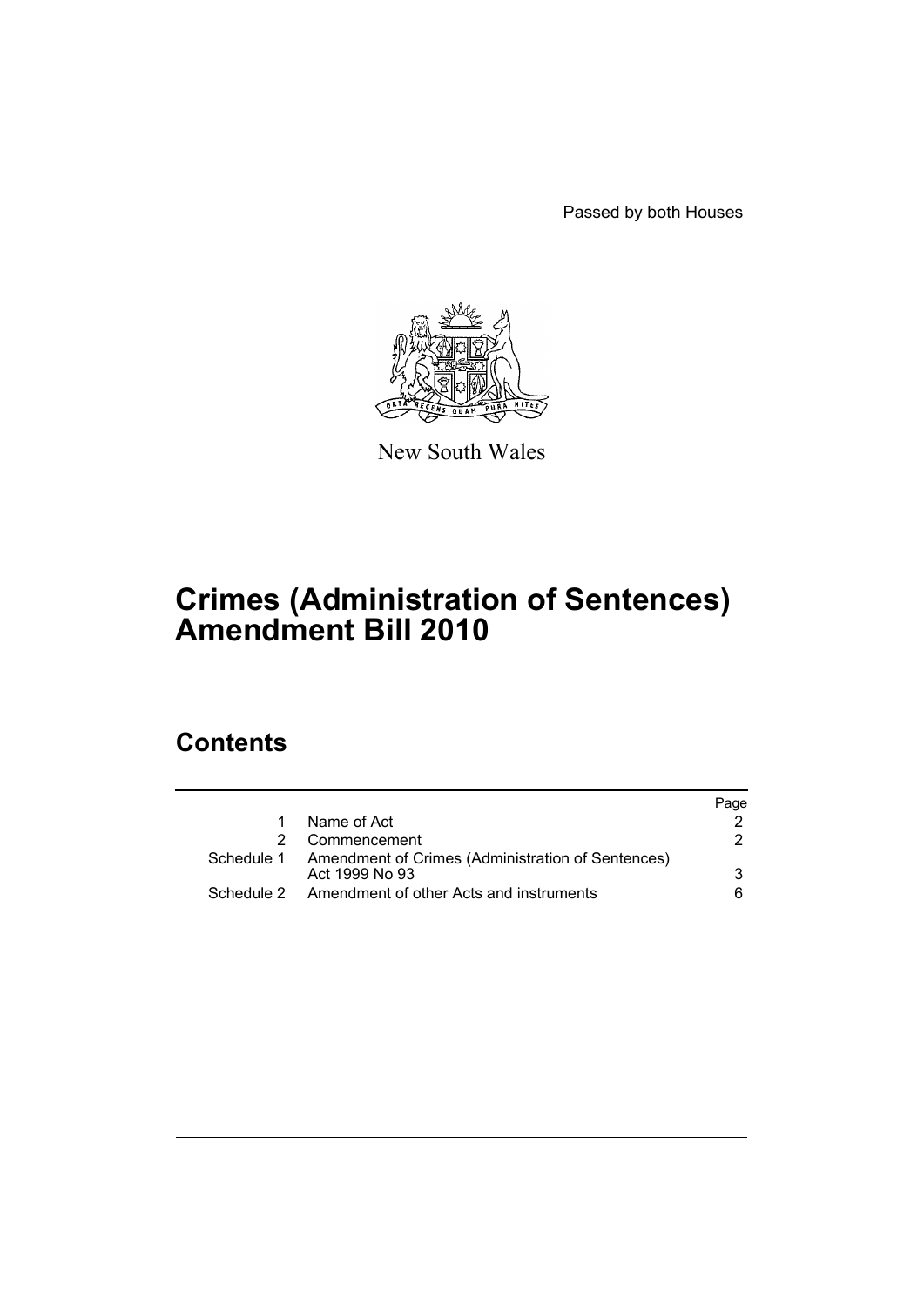*I certify that this public bill, which originated in the Legislative Assembly, has finally passed the Legislative Council and the Legislative Assembly of New South Wales.*

> *Clerk of the Legislative Assembly. Legislative Assembly, Sydney, , 2010*



New South Wales

# **Crimes (Administration of Sentences) Amendment Bill 2010**

Act No , 2010

An Act to amend the *Crimes (Administration of Sentences) Act 1999* and other legislation with respect to the making of parole orders for Norfolk Island prisoners, corrective services dogs and the provision of information; and for other purposes.

*I have examined this bill and find it to correspond in all respects with the bill as finally passed by both Houses.*

*Assistant Speaker of the Legislative Assembly.*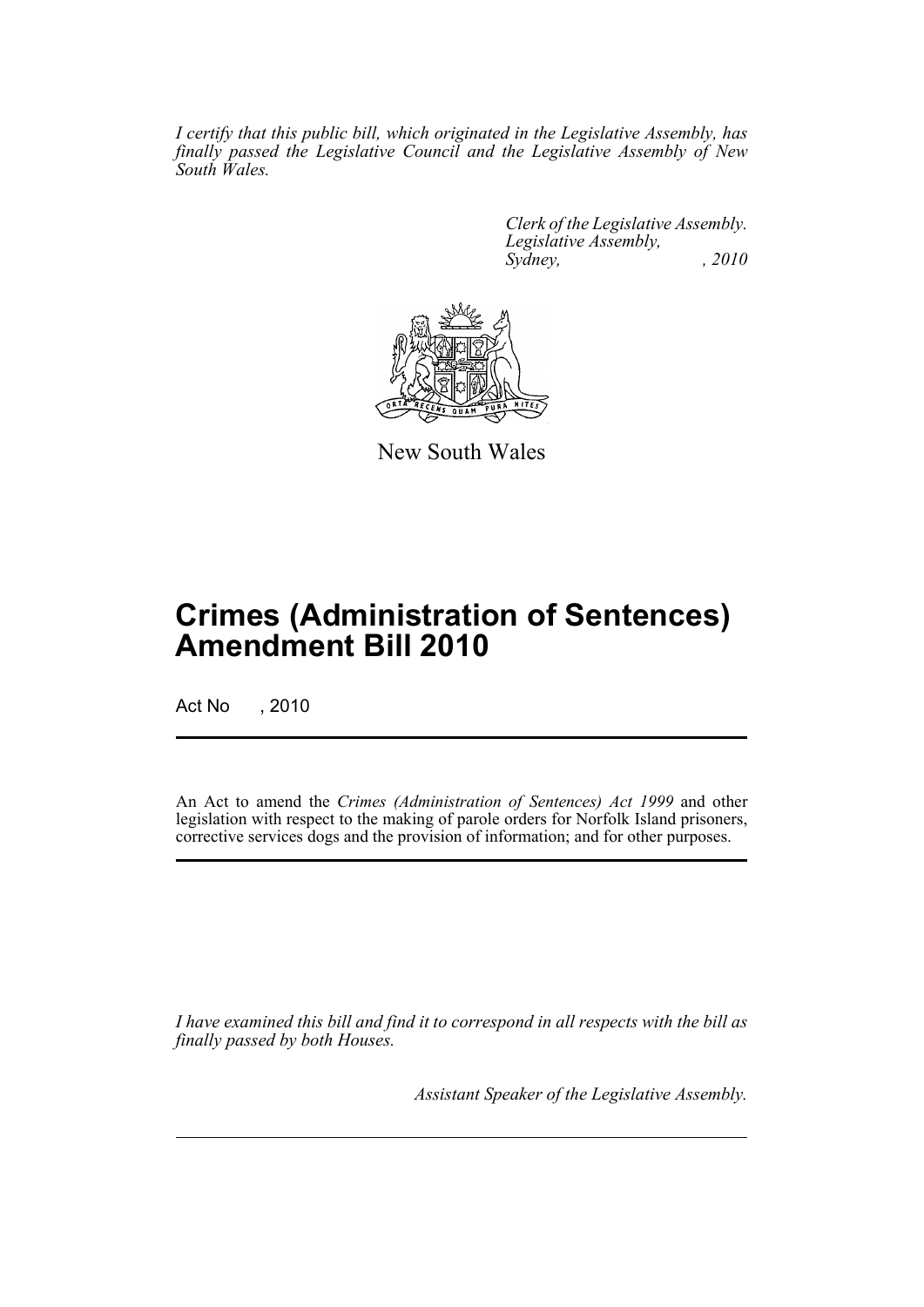## <span id="page-2-0"></span>**The Legislature of New South Wales enacts:**

## **1 Name of Act**

This Act is the *Crimes (Administration of Sentences) Amendment Act 2010*.

## <span id="page-2-1"></span>**2 Commencement**

This Act commences on the date of assent to this Act.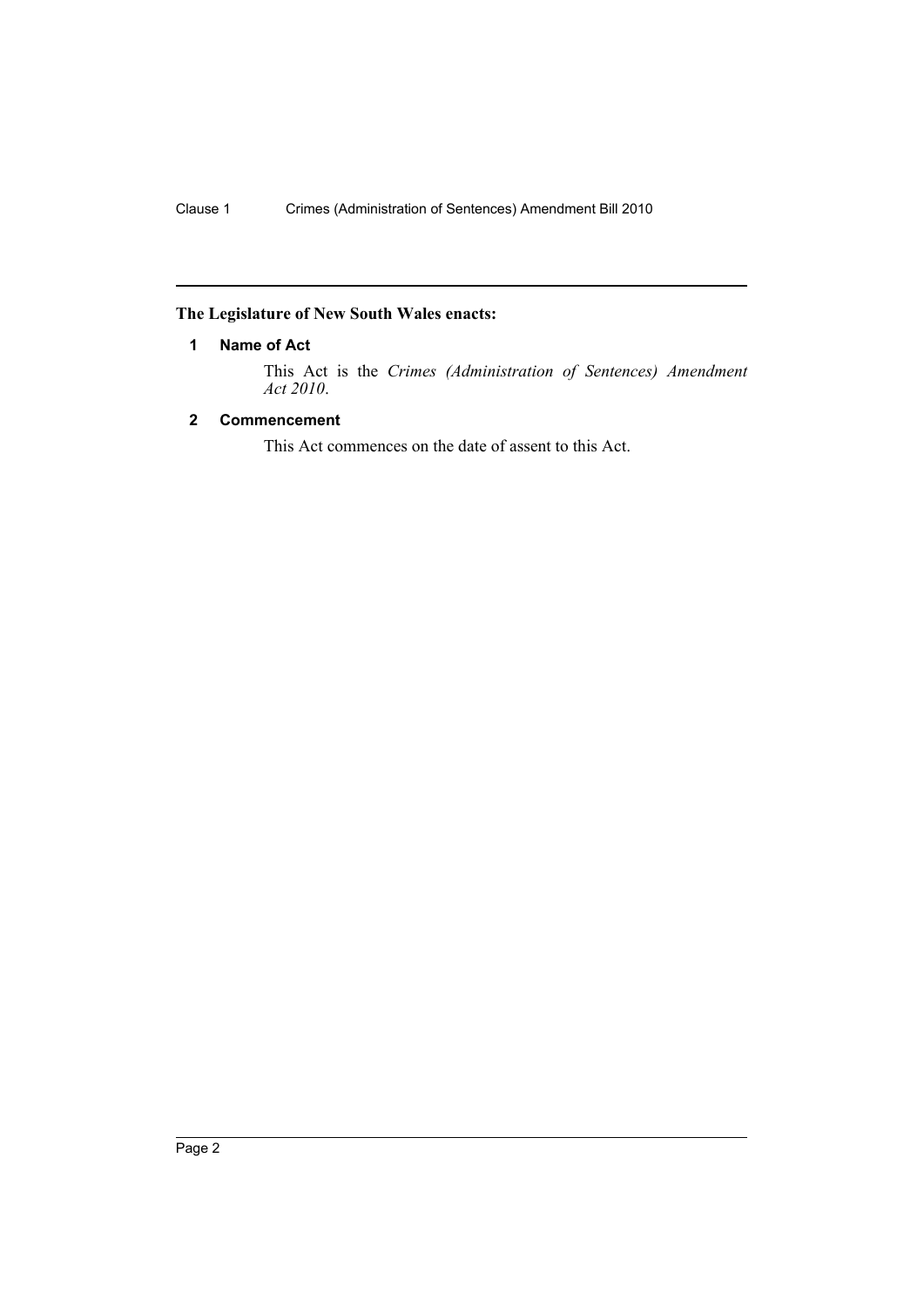Amendment of Crimes (Administration of Sentences) Act 1999 No 93 Schedule 1

## <span id="page-3-0"></span>**Schedule 1 Amendment of Crimes (Administration of Sentences) Act 1999 No 93**

## **[1] Section 48 Conveyance and detention of prisoners from Norfolk Island**

Insert ", the *Sentencing Act 2007* of Norfolk Island and Division 4A of Part 6 of this Act" after "Norfolk Island Act" in section 48 (6).

## **[2] Sections 107, 235E (1) and 235F (2)**

Omit "*community service field officer*" wherever occurring. Insert instead "*community offender services field officer*".

### **[3] Sections 112 (1) (b), 117 (g) and 235E (2)**

Omit "community service field officers" wherever occurring. Insert instead "community offender services field officers".

## **[4] Part 6, Division 4A**

Insert after Division 4:

## **Division 4A Parole orders for prisoners received from Norfolk Island**

### **160AB Definitions**

In this Division:

*modification* includes addition, exception, omission or substitution.

*Norfolk Island Act* means the *Sentencing Act 2007* of Norfolk Island.

*offender* means a person who is serving in New South Wales a sentence by way of full-time detention imposed under a law in force in Norfolk Island.

### **160AC Parole orders for prisoners from Norfolk Island**

- (1) The Parole Authority has, and may exercise, in relation to an offender the functions of a Board under Part 6 of the Norfolk Island Act.
- (2) This Act and the regulations apply to and in respect of the parole of an offender, and a parole order made by the Parole Authority for an offender under the Norfolk Island Act, in the same way as they apply to any other offender or parole order to which Part 6 of this Act applies. However, this Act and the regulations do not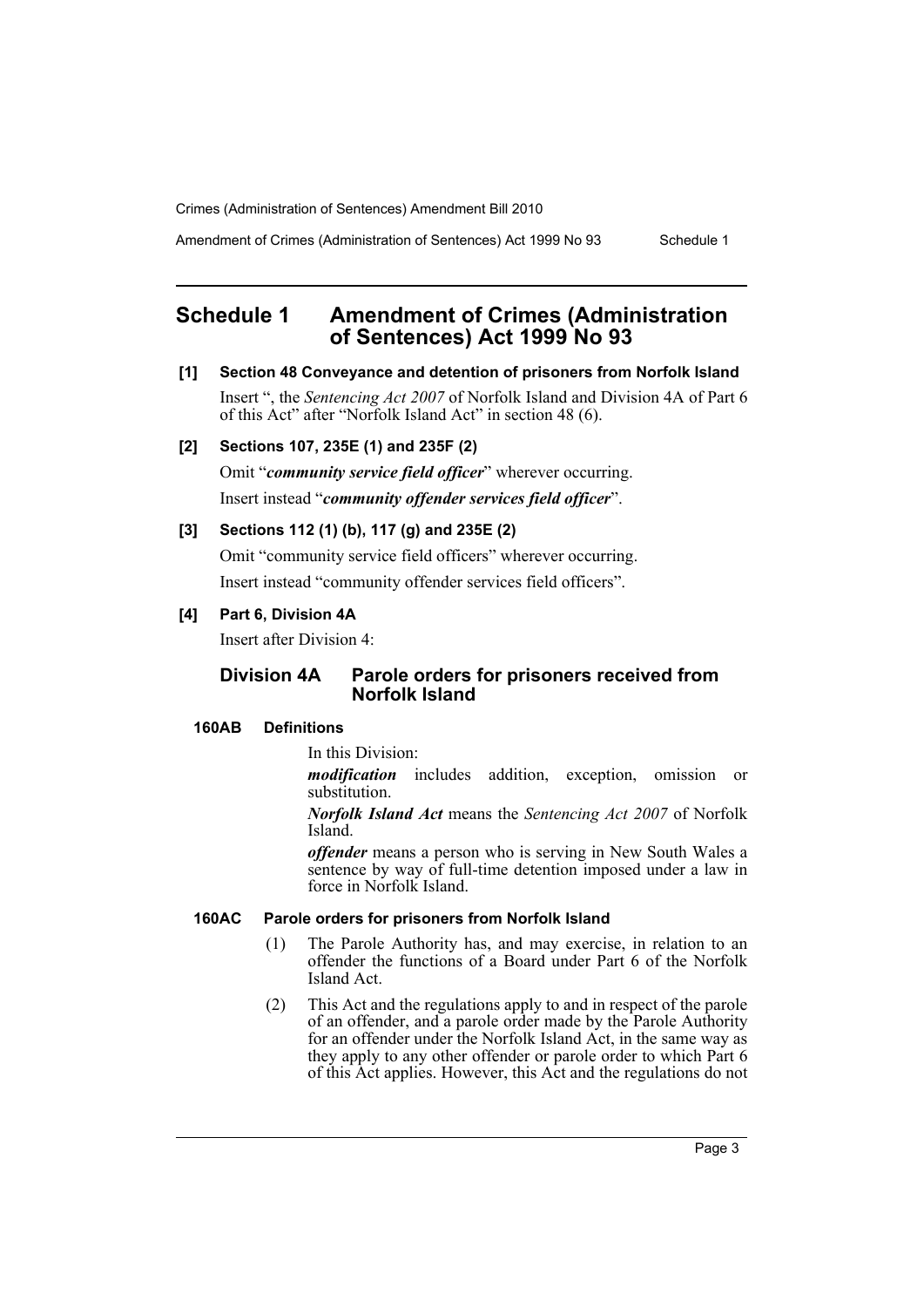Schedule 1 Amendment of Crimes (Administration of Sentences) Act 1999 No 93

apply to the extent to which they are inconsistent with the Norfolk Island Act.

**Note.** Section 151 (10) of the Norfolk Island Act requires the Parole Authority, when making a parole order, to exercise its duties in accordance with the legislation, rules and procedures applicable under the *Crimes (Administration of Sentences) Act 1999*.

- (3) The regulations may provide that any specified provision of this Act or the regulations:
	- (a) does or does not apply to the parole of an offender or a parole order for an offender, or
	- (b) applies to and in respect of the parole of an offender or a parole order for an offender with such modifications as the regulations may prescribe.
- (4) The Probation and Parole Service has the same functions in respect of an offender as it has in respect of any other offender to which Part 6 of this Act applies.
- (5) Despite any other provision of this section, the Parole Authority and the Probation and Parole Service are not required to exercise any functions in respect of an offender who is not in New South Wales unless they are doing so in accordance with an agreement with the Administration of Norfolk Island.

### **[5] Section 235E Functions of community offender services field officers**

Omit "Community service field officers" from section 235E (3).

Insert instead "Community offender services field officers".

#### **[6] Section 235F Common work sites**

Omit "community service field officer" from section 235F (1) (a) and (b) wherever occurring.

Insert instead "community offender services field officer".

#### **[7] Section 256 Victims Register**

Insert after section 256 (4):

- (4A) Members of staff of the government agency that keeps the Victims Register may assist:
	- (a) the Review Council and the Parole Authority to give notices to victims under sections 67 and 145, and
	- (b) the Parole Authority to give a victim of a serious offender or a victim's authorised agent access to documents specified by the Parole Authority for the purposes of section 193A, and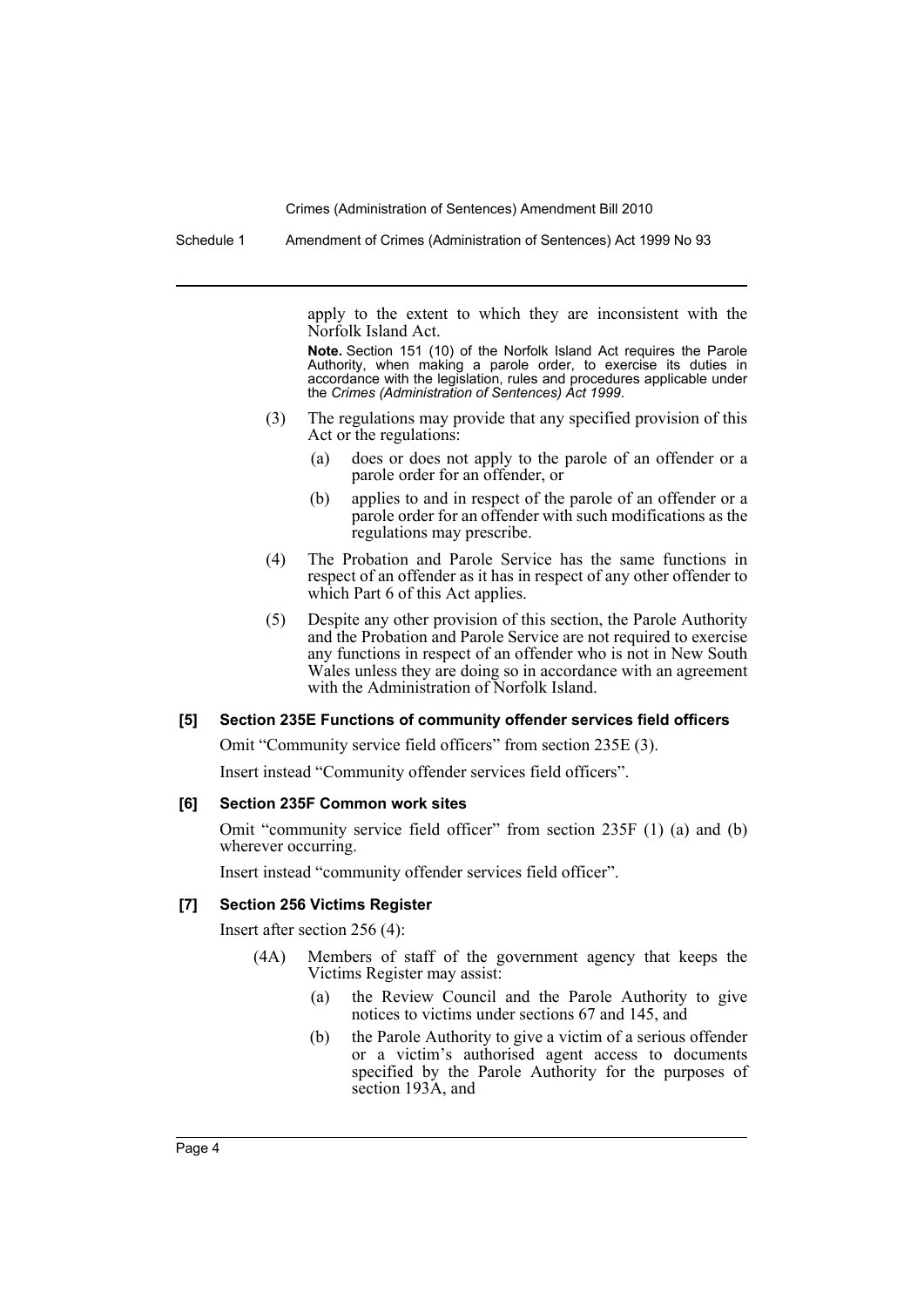Amendment of Crimes (Administration of Sentences) Act 1999 No 93 Schedule 1

(c) the Review Council and the Parole Authority to carry out other ancillary functions relating to the matters referred to in paragraphs (a) and (b).

## **[8] Schedule 5 Savings, transitional and other provisions**

Insert at the end of clause 1 (1):

*Crimes (Administration of Sentences) Amendment Act 2010*

## **[9] Schedule 5**

Insert at the end of the Schedule with appropriate Part and clause numbering:

## **Part Provision consequent on enactment of Crimes (Administration of Sentences) Amendment Act 2010**

## **Validation of acts and omissions relating to Norfolk Island prisoners**

Anything done or omitted by or on behalf of the Parole Authority or the Probation and Parole Service in respect of an offender within the meaning of Division 4A of Part  $\hat{6}$  (as inserted by the *Crimes (Administration of Sentences) Amendment Act 2010*), and that would have been valid had that Division been in force when the thing was done or omitted, is taken to be (and always to have been) validly done or omitted.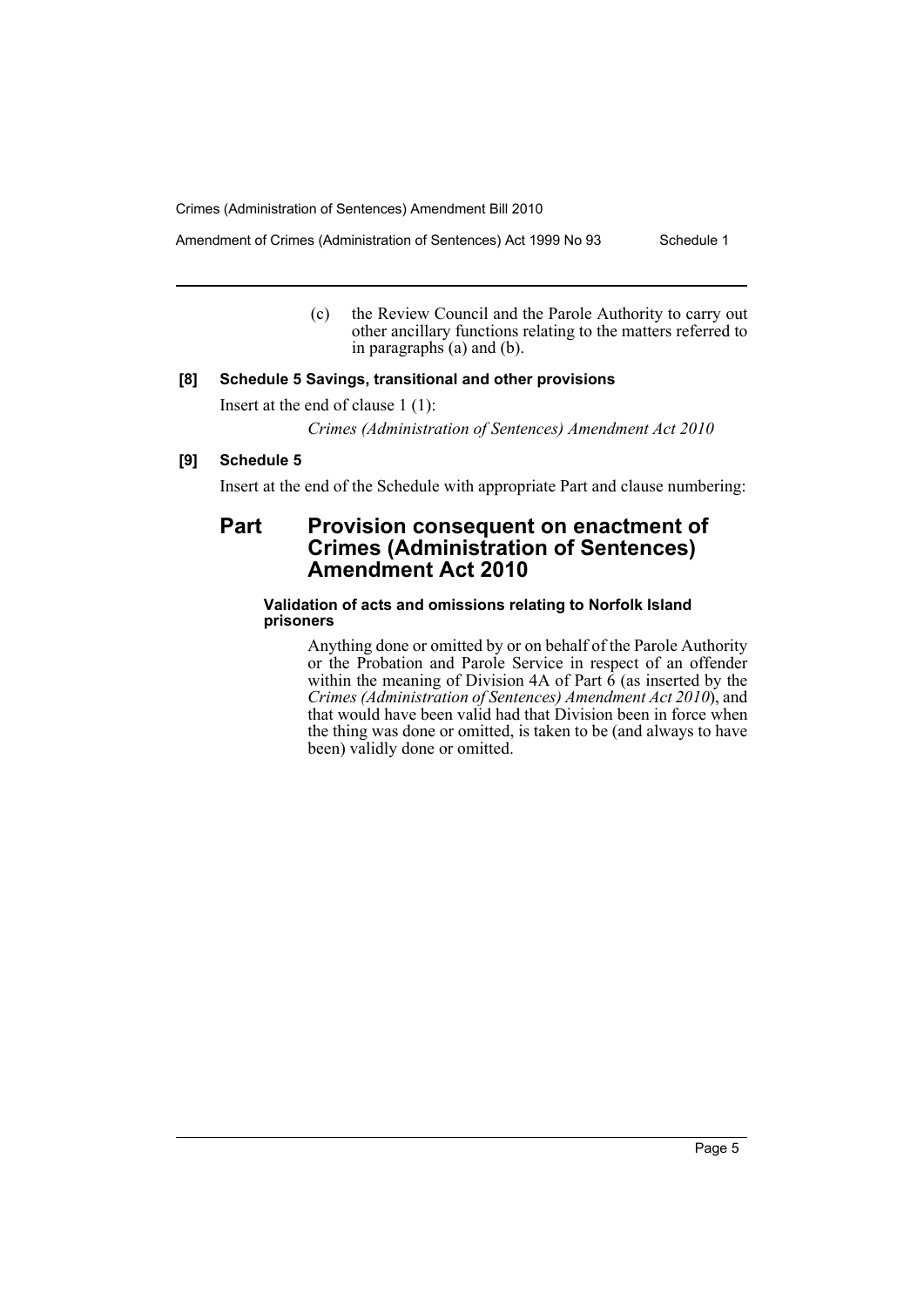## <span id="page-6-0"></span>**Schedule 2 Amendment of other Acts and instruments**

## **2.1 Companion Animals Act 1998 No 87**

### **[1] Section 5 Definitions**

Omit "and police dogs" from the note to the definition of *companion animal* in section  $5(1)$ .

Insert instead ", police dogs and corrective services dogs".

## **[2] Section 5 (1)**

Insert in alphabetical order:

*corrective services dog* means a dog that is being used on official duty by a correctional officer (within the meaning of the *Crimes (Administration of Sentences) Act 1999*).

**Note.** This Act contains special exemptions for corrective services dogs. Because this definition requires that the dog is being used on official duty by a correctional officer, the exemptions apply only when the dog is "on duty".

### **[3] Section 13 Responsibilities while dog in public place**

Insert after section 13 (5) (e):

(e1) a corrective services dog, or

## **[4] Section 14 Dogs prohibited in some public places**

Insert after section 14 (8) (b):

(c) a corrective services dog.

### **[5] Sections 16 (3) and 25 (3)**

Insert "or a corrective services dog" after "police dog" wherever occurring.

## **[6] Section 17 Dog must not be encouraged to attack**

Insert "or correctional officer (within the meaning of the *Crimes (Administration of Sentences) Act 1999*)" after "police officer" in section 17 (2) (b).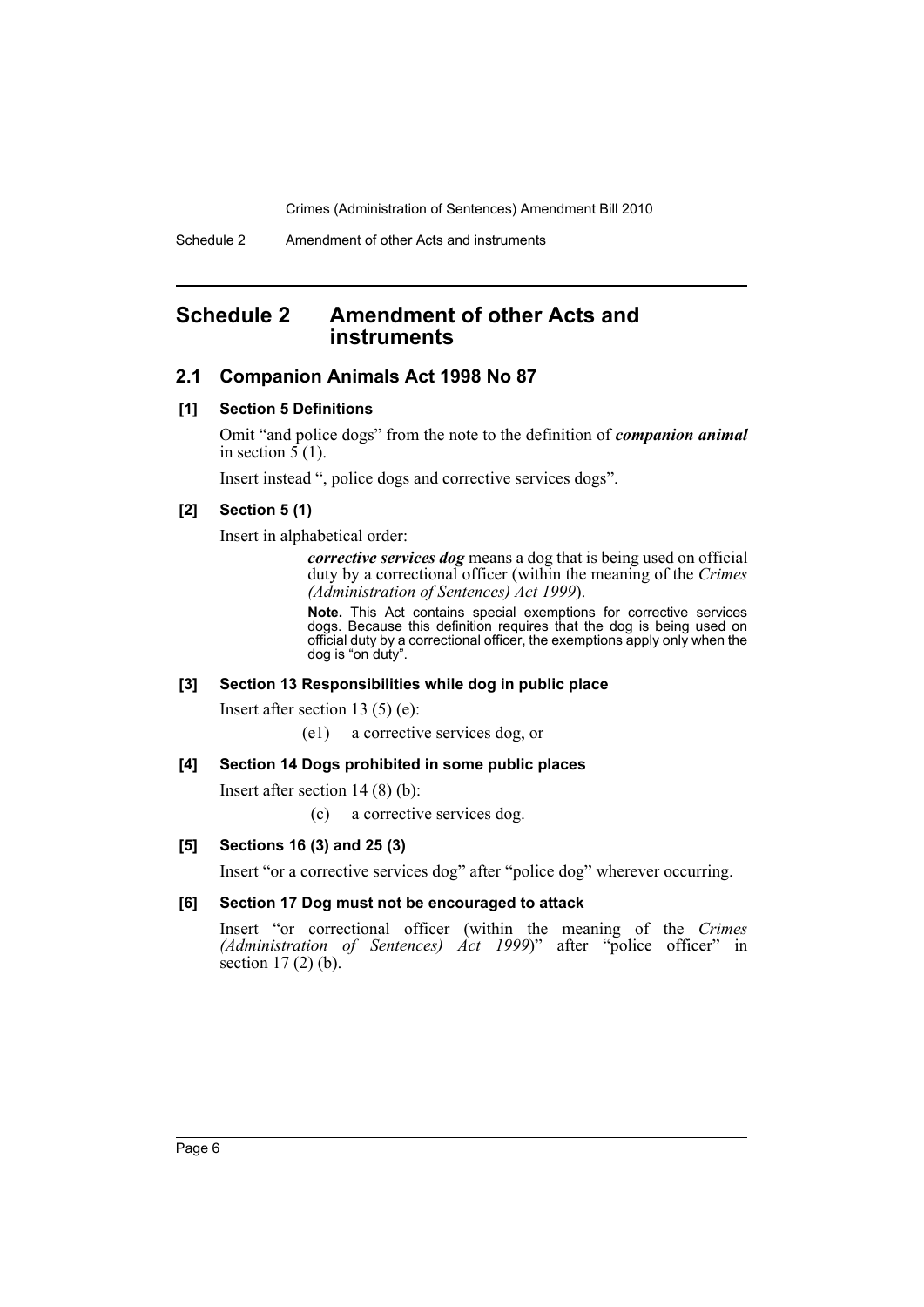Amendment of other Acts and instruments Schedule 2

## **2.2 Companion Animals Regulation 2008**

## **[1] Clause 16 Exemptions from registration requirement**

Insert after clause 16 (h):

(h1) a dog that is ordinarily used on official duty by a correctional officer (within the meaning of the *Crimes (Administration of Sentences) Act 1999*),

## **[2] Clause 33A Dog attack information on the Register**

Insert "or corrective services dog" after "police dog" in clause 33A (4) (c).

## **2.3 Crimes (Administration of Sentences) Regulation 2008**

## **[1] Clause 188 Conduct at work sites**

Omit "community service field officer" from clause 188 (b), (c) and (e) wherever occurring.

Insert instead "community offender services field officer".

## **[2] Clause 220 Appointment of community offender services field officers**

Omit "community service field officer" from clause 220 (1).

Insert instead "community offender services field officer".

## **[3] Clause 221 Community offender services field officer to report to assigned officer**

Omit "community service field officer".

Insert instead "community offender services field officer".

## **[4] Clause 241A**

Insert after clause 241:

## **241A Norfolk Island parole orders**

- (1) The following provisions of the Act apply to and in respect of the parole of an offender and a Norfolk Island parole order in the same way as they apply to and in respect of the parole of any other offender or parole order to which Part 6 of the Act applies:
	- (a) sections 139–141A,
	- (b) sections 145–154,
	- (c) sections 169, 179, 180 and 182.